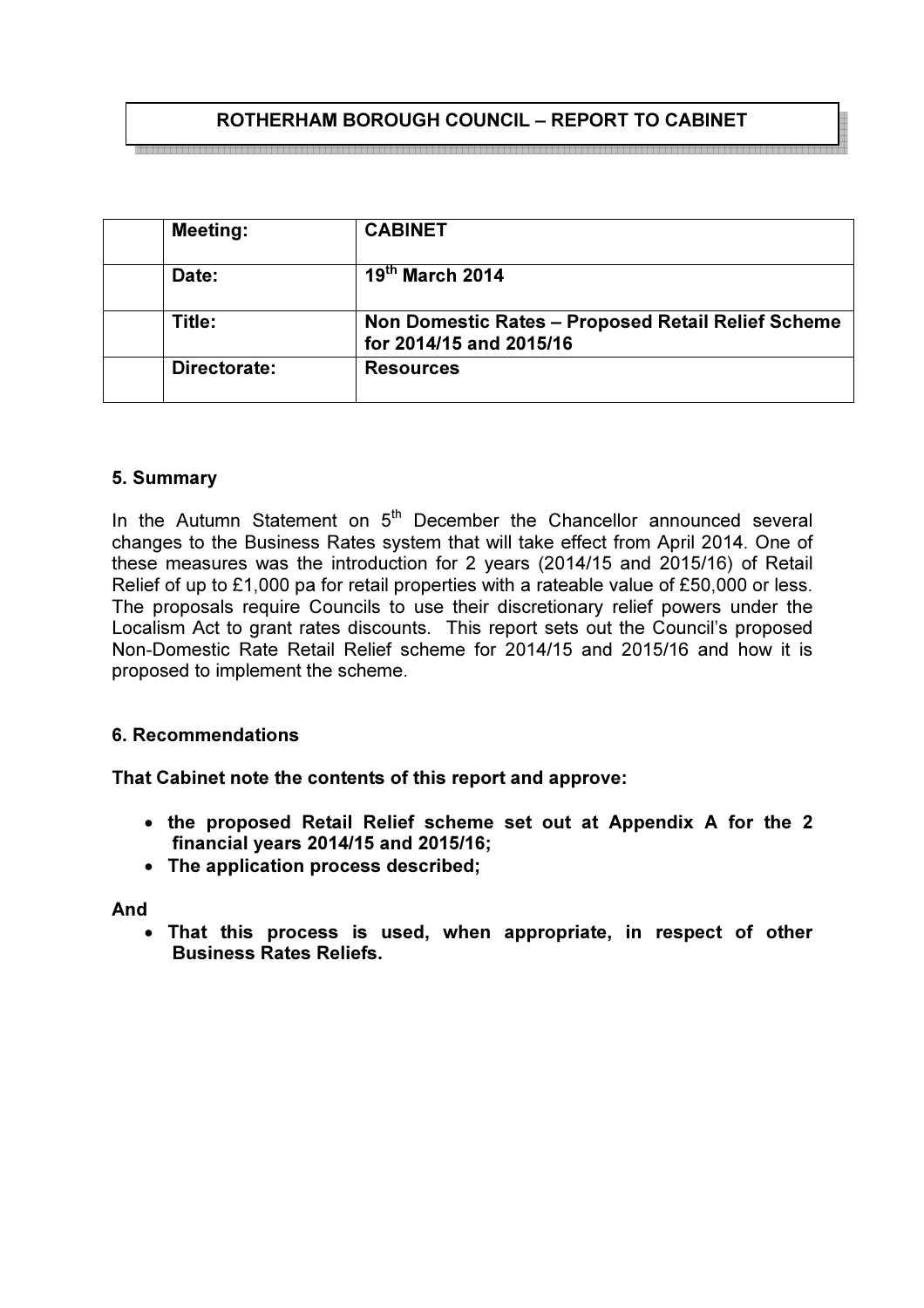## 7. Background

- 7.1 In the Autumn Statement of December  $5<sup>th</sup>$  2013 the Chancellor announced a series of changes to Business Rates including:
	- A cap on the RPI increase in business rates limiting the rise to 2% in 2014/15;
	- A further extension of the doubling of the Small Business Rates Relief (SBRR) to the end of March 2015;
	- From April 2014, amending the Small Business Rates criteria to allow businesses receiving Small Business Rates Relief to keep it for 1 year when they take on an additional property - current rules cause them to lose this relief;
	- A new temporary relief from  $1<sup>st</sup>$  April 2014, granting new occupants of empty retail premises a 50% discount from business rates for 18 months. This Reoccupation Relief will remain in place up to 31 March 2016;

And

• A discount of up to £1,000 per annum against business rates bills in 2014/15 and 2015/16 for retail premises (including pubs, cafes, restaurants and charity shops) with a rateable value up to £50,000.

## 7.2 Retail Relief

The last of these measures is called "Retail Relief" and as it will only apply for 2 years, the Government will not be changing the relevant legislation. Instead, local authorities are expected to use their discretionary relief powers under the Localism Act (section 47 of the Local Government Finance Act 1988, as amended) to grant relief.

- 7.3 Accordingly, it will be for individual billing authorities to adopt a local Retail Relief Scheme and decide in each individual case when to grant relief under section 47 of the 1988 Act, although it should be noted that the DCLG guidance stresses that the Government expects authorities to grant relief to qualifying ratepayers. To increase awareness of the scheme details have been included in the statutory notes that accompany the annual business rates bills which are currently being prepared and issued.
- 7.4 It has been confirmed that local authorities (and major precepting authorities like the Fire and Rescue Authority) will be fully reimbursed by central government for their share of the cost of the discretionary relief granted – in Rotherham's case this is 49% (with 1% falling on the South Yorkshire Fire Authority). Payment will be made by means of a grant under section 31 of the Local Government Act 2003. To facilitate this, Local Authorities were asked to provide an estimate of the "likely total cost for providing the relief" in their National Non-Domestic Rate Return 1 (NNDR1) for 2014/15 which was submitted at the end of January. Central government have indicated that payments to local authorities' will be made over the course of the relevant years.
- 7.5 Guidance indicating which properties the Government expects to benefit from Retail Relief was issued in late January. This can be summarised as:
	- Occupied hereditaments with a rateable value of £50,000 or less that are wholly or mainly being used as shops, restaurants, cafes and drinking establishments. Ratepayers that occupy more than one property will be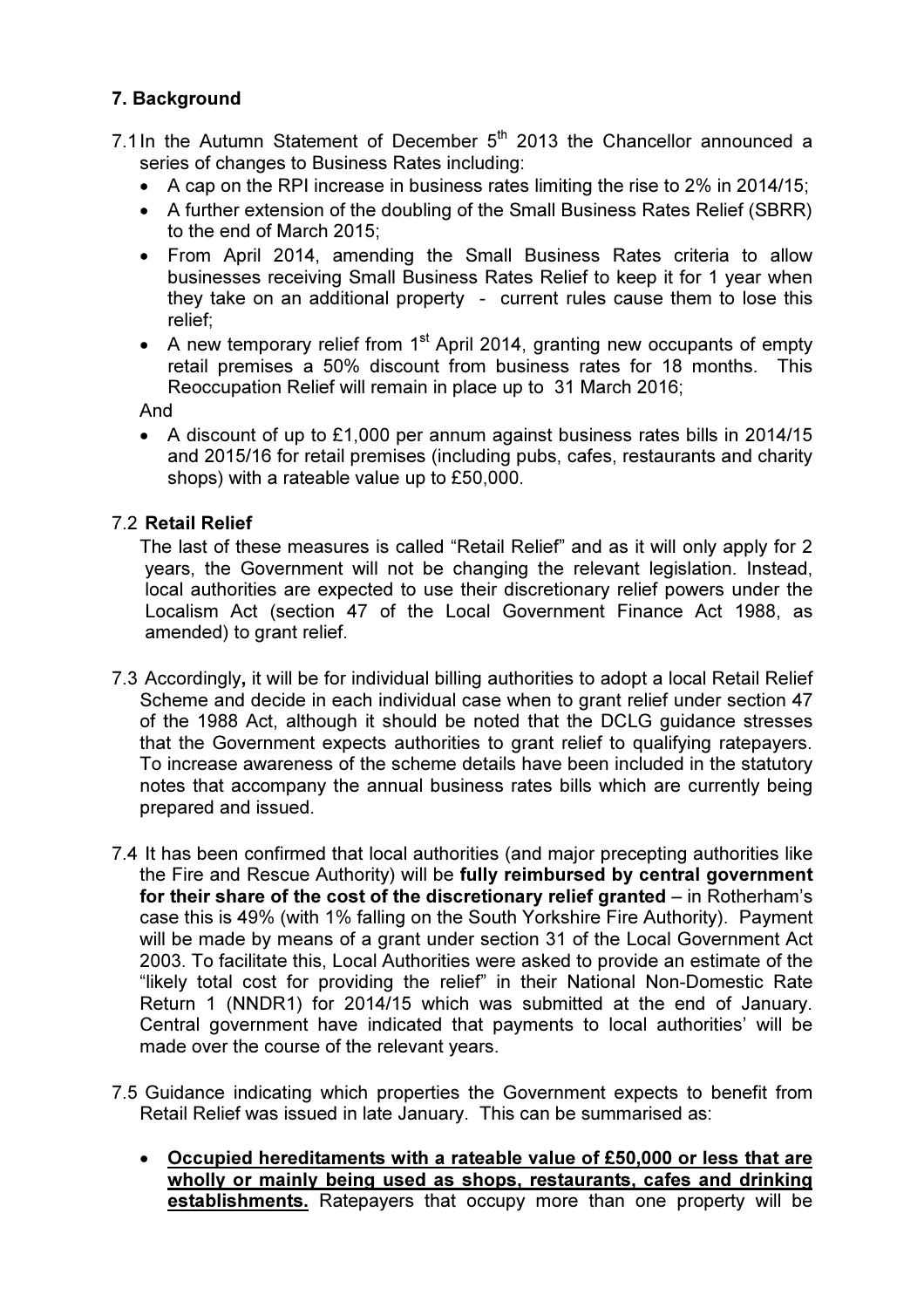entitled to relief for each of their eligible properties, however in many cases it is projected that due to Small Business Rates relief, eligible businesses will receive no retail relief – their rates bill having been extinguished by SBRR.

- Like Charity Relief this is a test of use rather than occupation, therefore, to qualify for the relief the hereditament should be wholly or mainly being used for retail purposes. Attached at Appendix A is the Council's proposed policy including a more detailed list taken from the Guidance Note clarifying what shops, restaurants, cafes and drinking establishments are considered to be covered.
- 7.6 The guidance stresses that the list provided is not intended to be exhaustive; however, it is intended to be a guide as to the types of uses that the Government considers to be retail for this purpose and relief should be granted to broadly similar properties. Conversely, the following types of uses are not considered by the Government to be retail use for the purpose of this relief.

#### i. Hereditaments that are being used for the provision of the following services to visiting members of the public:

- − Financial services (e.g. banks, building societies, cash points, bureau de change, payday lenders, betting shops, pawn brokers)
- − Other services (e.g. estate agents, letting agents, employment agencies)
- − Medical services (e.g. vets, dentists, doctors, osteopaths, chiropractors)
- − Professional services (e.g. solicitors, accountants, insurance agents/ financial advisers, tutors)
- − Post office sorting offices.

And,

#### ii. Hereditaments not reasonably accessible to visiting members of the public.

- 7.7 It is intended that any retail relief granted will be applied after other reliefs (such as Small Business Rate Relief) and will be limited to the value of the rate bill, i.e. it will not be possible to claim more relief than is being paid in rates.
- 7.8 State Aid the application of Retail Relief is complicated as it falls under the rules surrounding State Aid. The State Aid regulations are the means by which the European Union regulates state funded support to businesses to prevent the distortion of competition. The government guidance makes it clear that the granting of Retail Relief is subject to these rules.
- 7.9 The regulations do include a De Minimis threshold which allows an undertaking to receive up to €200,000 (around £165,000) of "State Aid" in a three year period (consisting of the current financial year and the two previous financial years). If the threshold is breached, the Council would not be able to reclaim the relief from the Government and the aid granted would have to be recovered from the beneficiaries if the Council is not to be out of pocket for the whole value of the relief granted.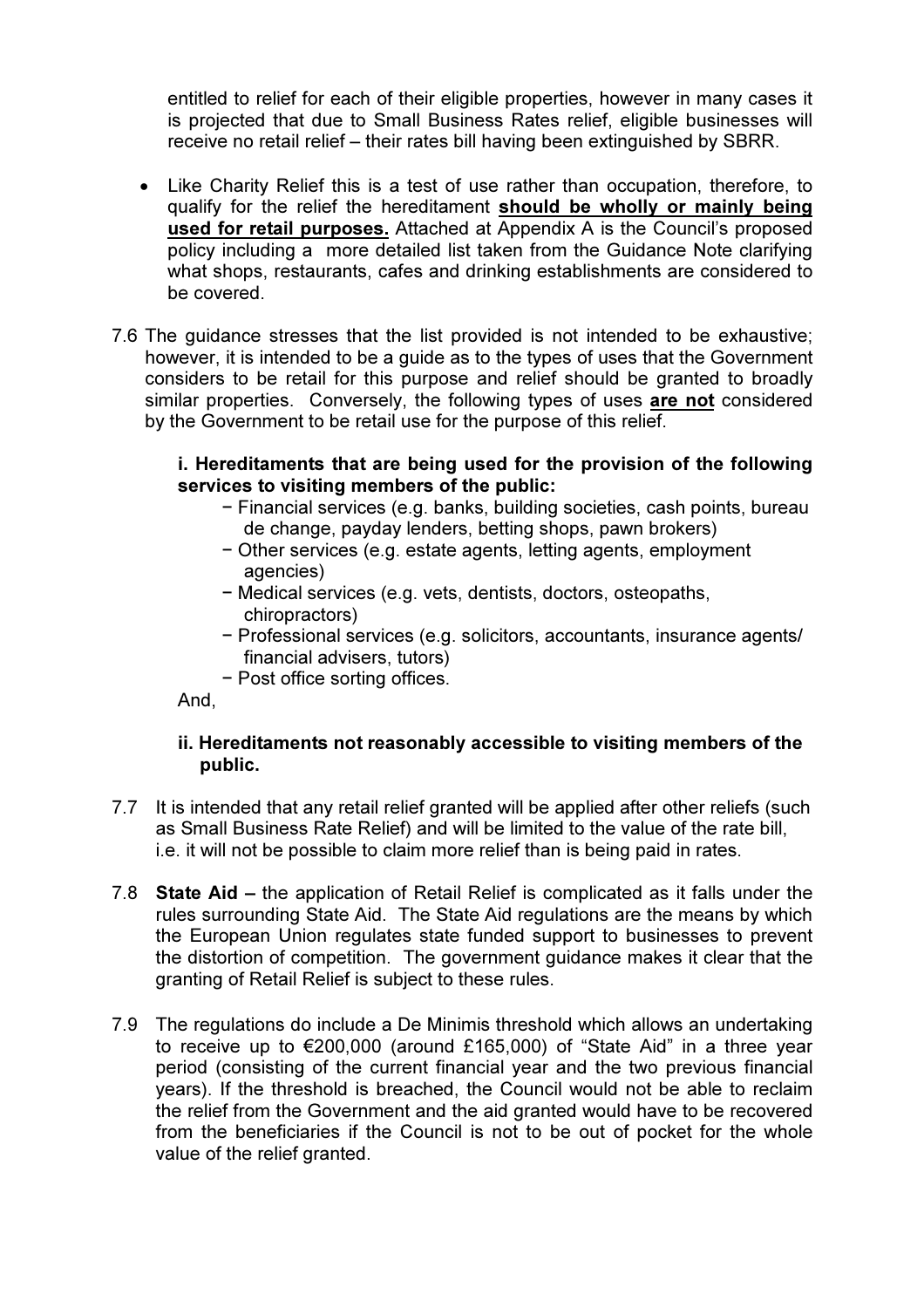## 7.10 The Council's Proposed Approach

In order to mitigate the risks associated with State Aid and to guarantee, as far as is possible, that the relief is only granted to eligible ratepayers, the Council like several other authorities is proposing to grant Retail Relief on application from businesses meeting the Council's criteria. For example, it is not necessarily possible to determine from the rating list whether premises are being used for retail purposes as defined in section 7.5 above or whether the business would meet the State Aid De Minimis criteria. This approach has previously been used in respect of developments in the Enterprise Zone (which are also subject to the State Aid Rules) and if approved, the same approach will be applied to other rate reliefs falling under the State Aid rules such as; reoccupancy relief and relief on empty new build commercial property.

- 7.11 The Council's proposed criteria for Retail Relief are those set out in the Government Guidance (set out in sections 7.5 and 7.6 above and in Appendix A attached) with one addition – any business operating in contravention of the Council's declared policies, plans, strategies and procedures may not qualify for rate relief. This is to ensure that businesses which may be, for example, flouting planning requirements, would not benefit from the relief. It is not envisaged that this proviso would exclude many ratepayers but it would offer protection to existing Council policies and the Council's reputation. To allow for this requirement the application form includes authorisation from the ratepayer to check the Council's records.
- 7.12 The proposed application form is attached as Appendix B and will ask applicants to confirm their position with respect to State Aid. It is anticipated that the following approach will be adopted for applications:
	- Application forms will be issued to those businesses that are identified from the rating list as likely to be eligible for the Retail Relief;
	- Application forms will be issued on request; and
	- It will also be possible to make applications on-line.

In addition to the statutory information issued with rates bills, the Council's Retail Relief Scheme and application process will be publicised with the Chamber of Commerce and with the Council's Asset Management Service which acts as Corporate Landlord in order to make the Council's own tenants aware of the relief.

7.13 Due to the timing of the announcement and the release of guidance it has not proved possible to have the Council's proposed Retail Relief Scheme in place before the start of the annual billing run, which means that the Council will have to issue new bills to successful applicants. In spite of this, with Cabinet approval it is considered that it will be possible to have the scheme in place by later this month. This will allow application forms to be issued by the end of March so that when the revised software is released on  $6<sup>th</sup>$  April the Council will be able to process the relief.

## 8. Finance

8.1 Value of the Relief -. The Council's National Non-Domestic Return 1 (NNDR1) which was submitted at the end of January estimated that around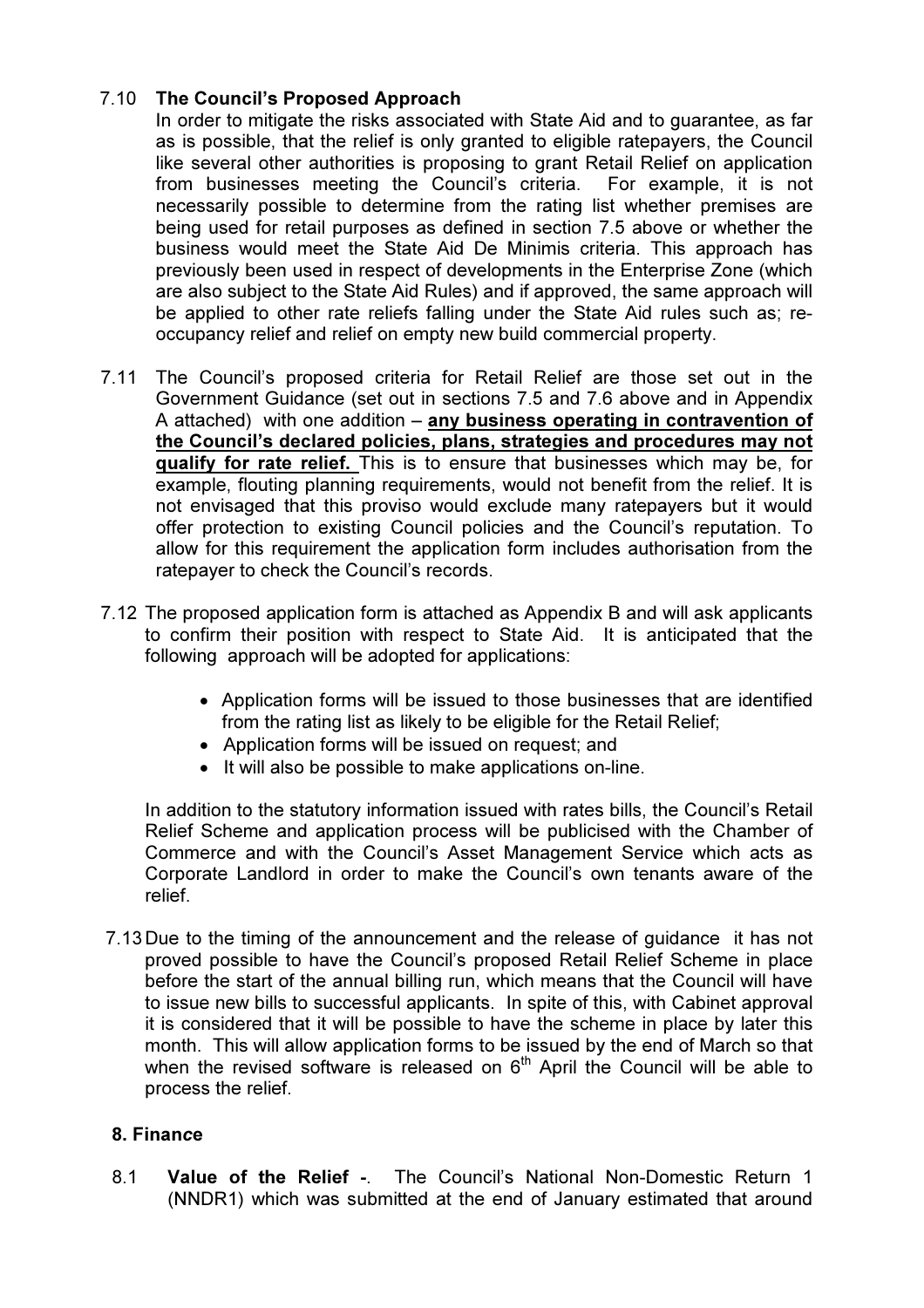1,000 properties would be affected by the new relief and that Retail Relief would be worth up to £800,000 – of which the Council's share would be 49% or £0.392m (which, as stated will be reimbursed by means of Section 31 grant). However this estimate was based on all the properties identified as being used for retail purpose qualifying which may well not be the case.

8.2 Other Costs – as indicated, the Council's proposed approach is to request applications for Retail Relief and to grant relief retrospectively to those ratepayers satisfying the criteria. This method will, however, require the Council to issue application forms and once/if retail relief is granted issue new rate demands. The estimated cost of issuing applications and rebilling is around £1,000; however this does not include any staff and administration costs. Although the Government has committed to reimburse Billing Authorities (like the Council) for the income lost in granting the retail relief, it is not yet clear whether they will also cover the associated administration costs.

#### 9. Risks and Uncertainties

 The exact number of qualifying properties and the value of the relief that will be granted can only be estimated in broad terms at present. The Government has guaranteed to reimburse the Council for the cost of appropriate relief granted meaning that the risk therefore is that the Council will grant relief inappropriately e.g. to non-qualifying businesses or in contravention of the State Aid rules and will not receive grant support. Such costs would have to be recovered from the ratepayer. The Council's proposals outlined above to award relief retrospectively on receipt of applications will mitigate this risk but carry with them the risk of delays to rate payments whilst applications are processed and an increased administrative burden.

#### 10. Policy and Performance Agenda Implications

Retail Rate Relief is a temporary measure intended to support small retailers and it is anticipated that a wide range of businesses across Rotherham will benefit from the scheme which is consistent with the first of the Council's Corporate Priorities: Stimulating the local economy and helping local people into work.

#### 11. Background Papers and Consultation

- The Autumn Statement  $5<sup>th</sup>$  December 2013
- Business Rates Retail Relief Guidance DCLG January 2014
- Business Rates Information Letter (BRIL) 2 DCLG  $6<sup>th</sup>$  February 2014
- The Council Tax and Non-Domestic Rating (Demand Notices) (England) (Amendment) Regulations 2014 Statutory Instruments 2014 No. 40- February 2014

#### Contact Name:

Stuart Booth (Director of Financial Services), email: stuart.booth@rotherham.gov.uk Tel No: 22034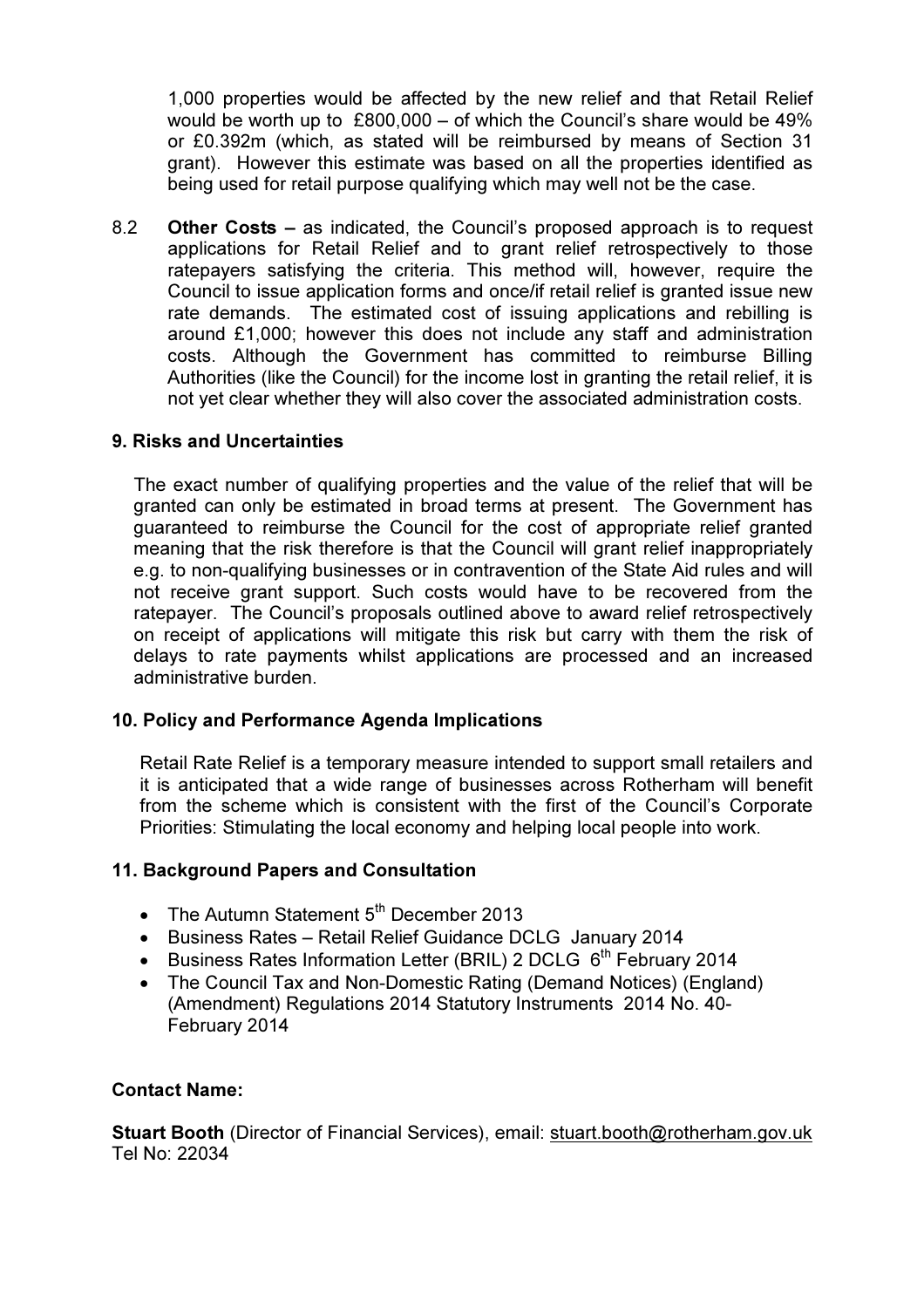# Rotherham Metropolitan Borough Council Business Rates: Retail Relief Policy

- 1.1. This policy sets out the Council's intentions for dealing with applications for Business Rate relief for the financial years 2014/15 and 2015/16.
- 1.2. In line with the guidelines issued by the DCLG the following will qualify for the relief on submission of a completed application to the Council confirming the nature of the business and compliance with State Aid rules.
- 1.3 Occupied hereditaments with a rateable value of £50,000 or less that are wholly or mainly being used for retail purposes. Examples of qualifying uses are:
	- i. Hereditaments that are being used for the sale of goods to visiting members of the public:
		- − Shops (such as: florist, bakers, butchers, grocers, greengrocers, jewellers, stationers, off licence, chemists, newsagents, hardware stores, supermarkets, etc.)
		- − Charity shops
		- − Opticians
		- − Post offices (but not sorting offices)
		- − Furnishing shops/ display rooms (such as: carpet shops, double glazing, garage doors)
		- − Car/ caravan show rooms
		- − Second hard car lots
		- − Markets
		- − Petrol stations
		- − Garden centres
		- − Art galleries (where art is for sale/hire).

#### ii. Hereditaments that are being used for the provision of the following services to visiting members of the public:

- − Hair and beauty services (such as: hair dressers nail bars, beauty salons, tanning shops, etc.)
- − Shoe repairs/ key cutting
- − Travel agents
- − Ticket offices e.g. for theatre
- − Dry cleaners
- − Launderettes
- − PC/ TV/ domestic appliance repair
- − Funeral directors
- − Photo processing
- − DVD/ video rentals
- − Tool hire
- − Car hire

#### iii. Hereditaments that are being used for the sale of food and/ or drink to visiting members of the public:

− Restaurants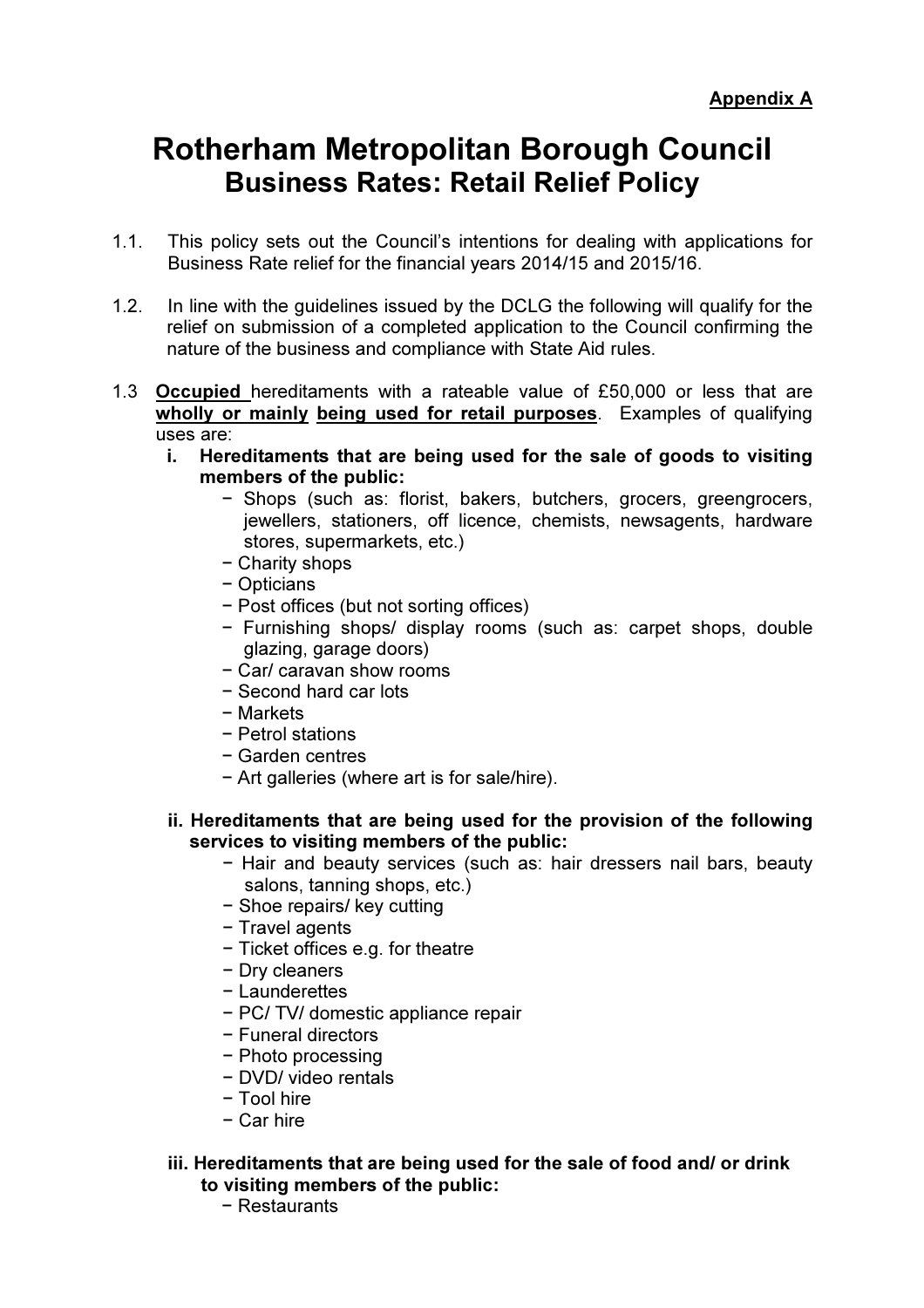- − Takeaways
- − Sandwich shops
- − Coffee shops
- − Pubs
- − Bars
- 1.4 Ratepayers that occupy more than one property will be entitled to apply for relief for each of their eligible properties.
- 1.5 The Retail Relief granted will be applied after other reliefs for which the hereditament may qualify, but cannot be greater than the remaining rates liability for the hereditament and is capped at £1,000 per annum.
- 1.6 Relief will not be granted to:
	- i. Hereditaments that are being used for the provision of the following services to visiting members of the public:
		- − Financial services (e.g. banks, building societies, cash points, bureau de change, payday lenders, betting shops, pawn brokers)
		- − Other services (e.g. estate agents, letting agents, employment agencies)
		- − Medical services (e.g. vets, dentists, doctors, osteopaths, chiropractors)
		- − Professional services (e.g. solicitors, accountants, insurance agents/ financial advisers, tutors)
		- − Post office sorting offices
	- ii. Hereditaments not reasonably accessible to visiting members of the public.
	- iii. Any business operating in contravention of the Council's declared policies, plans, strategies and procedures may not qualify for Retail Rate Relief.
	- iv. Hereditaments in respect of which no completed application has been received by the Council.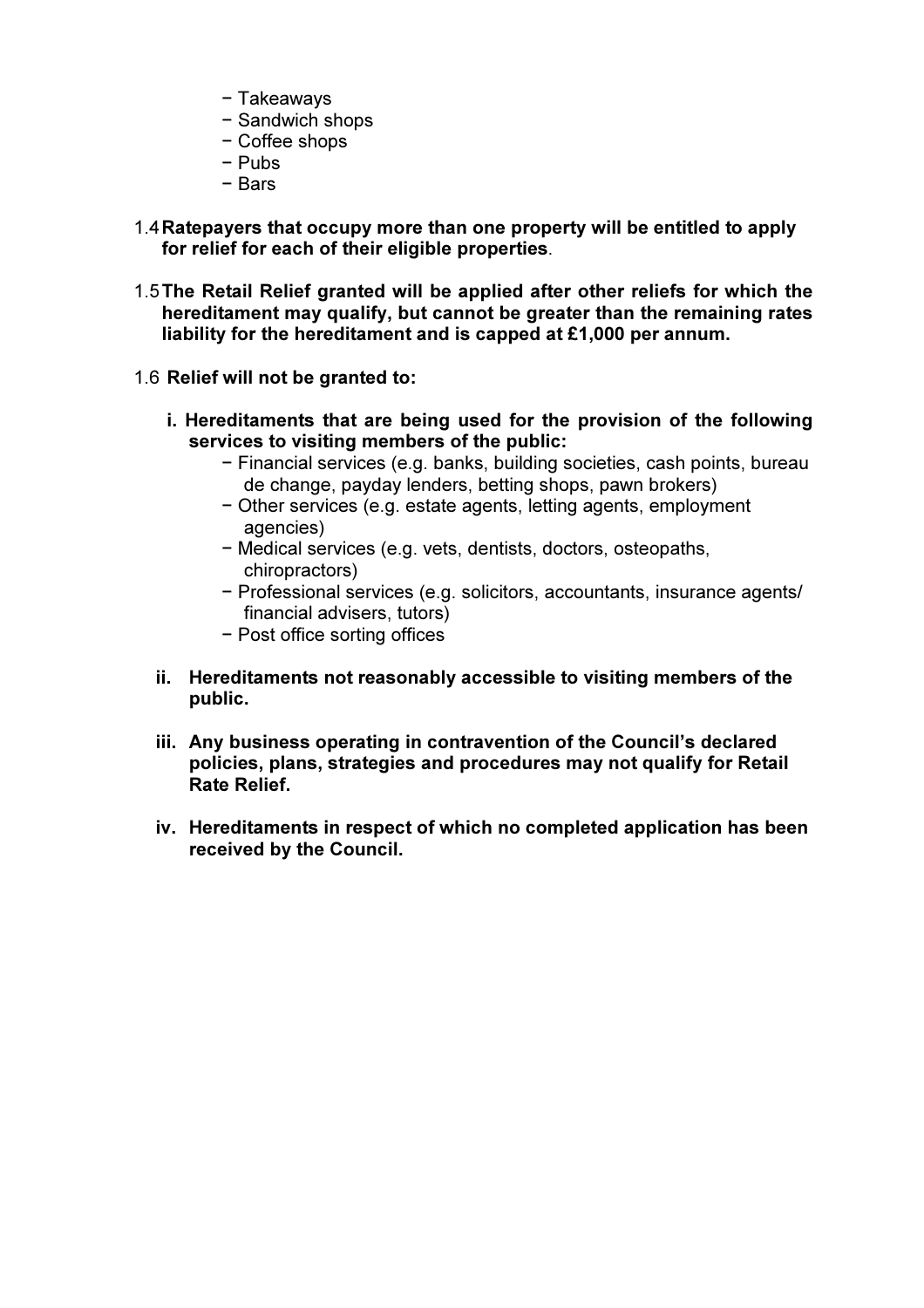RMBC Logo

## Non-Domestic Rates Application for Retail Relief 2014/15 and 2015/16

Please return to: NNDR Section RMBC Riverside House Main Street Rotherham S60 1AE Web address

Please keep a copy of this application for your records.

| Please complete in block capitals                                                                                                                                                                                                                               | <b>Account No.</b> |        |
|-----------------------------------------------------------------------------------------------------------------------------------------------------------------------------------------------------------------------------------------------------------------|--------------------|--------|
|                                                                                                                                                                                                                                                                 | Rateable value     |        |
| Address of premises for which relief is<br>sought.                                                                                                                                                                                                              |                    |        |
| Are the premises wholly or mainly used<br>for retail?                                                                                                                                                                                                           |                    | Yes/No |
| Please state type of business                                                                                                                                                                                                                                   |                    |        |
| If used for purposes other than retail,<br>please provide details.                                                                                                                                                                                              |                    |        |
| Have you or any company within your<br>business group received or expect to<br>receive any State Aid in the current<br>financial year or in the previous two<br>financial years? Information about State<br>Aid can be found at<br>https://www.gov.uk/state-aid | Yes/No             |        |